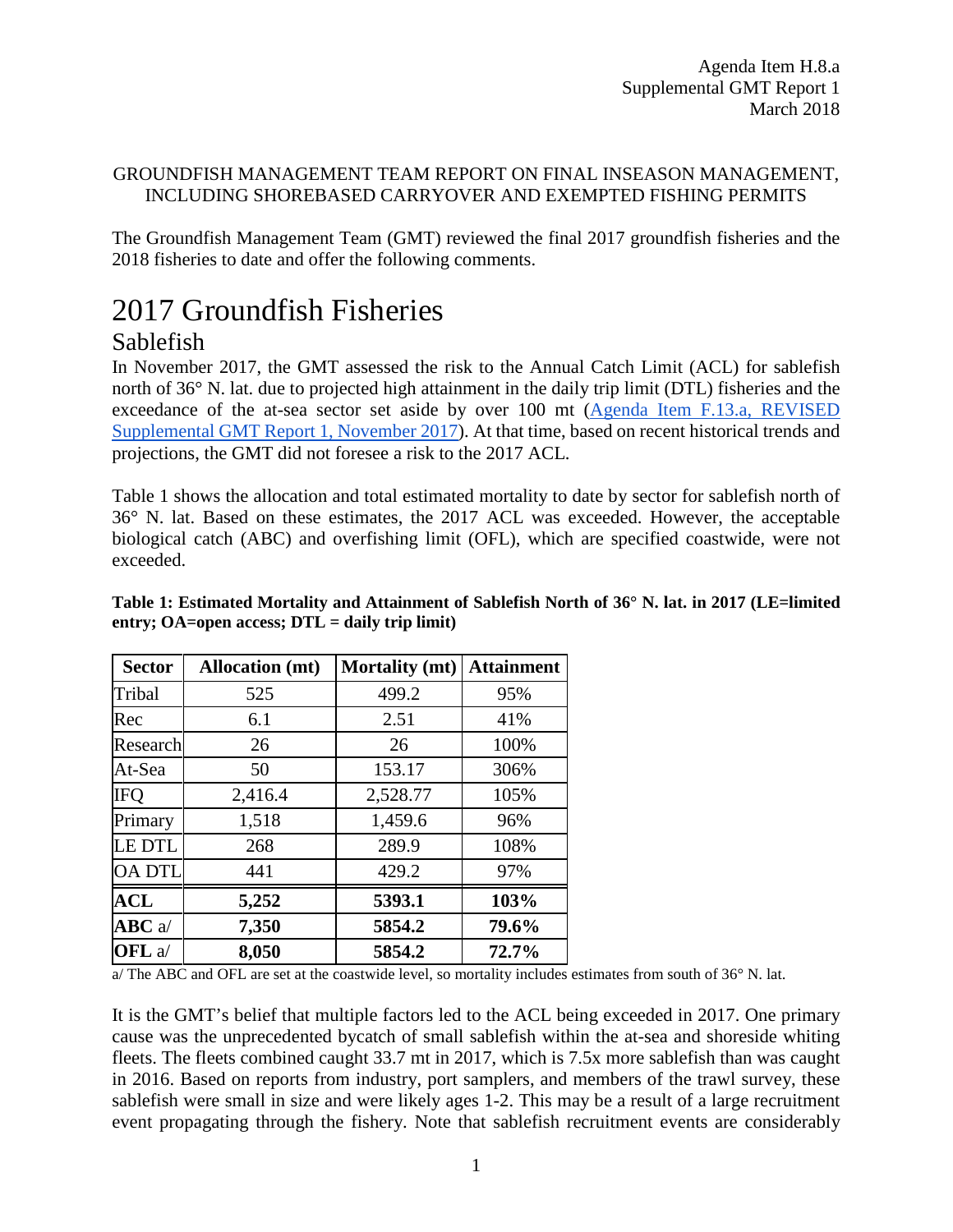volatile from year to year, and few high recruitment events have occurred in the past twenty years. If the high bycatch event was truly related to an atypically high recruitment class, then it is unlikely to be repeated in the near future. Additionally, the delay to the 2017/2018 Dungeness crab fishery due to low meat recovery led many fishermen to be more active in fishing sablefish in Period 6 than in more typical years (56 vessels in 2017 compared to 31 in 2016). If these anomalous conditions occur in the future, the potential for higher attainments of the sablefish ACL should be considered in management decisions.

Other factors that may have led to the overage were an error that underestimated catch in the DTL model (corrected after the September 2017 Pacific Fishery Management Council [Council] meeting) and the issuance of surplus carryover in 2017. When assessing if carryover should be issued, the GMT analyzes recent trends and projections to determine the risk to the ACL. In March 2017, the Council recommended to the National Marine Fisheries Service (NMFS) that surplus carryover be issued with a projected attainment for the individual fishing quota (IFQ) sector of 98.4 percent and an overall ACL projected attainment of 94 percent [\(Agenda Item I.3.a,](http://www.pcouncil.org/wp-content/uploads/2017/03/I3a_Sup_GMT_Rpt1_Carryover_Mar2017BB.pdf)  [Supplemental GMT Report 1, March 2017\)](http://www.pcouncil.org/wp-content/uploads/2017/03/I3a_Sup_GMT_Rpt1_Carryover_Mar2017BB.pdf).

As a reminder, the revised National Standard 1 Guidelines (NS1) state that, "if an ACL was exceeded, AMs [Accountability Measures] must be triggered and implemented as soon as possible to correct the operational issue that caused the ACL overage, as well as any biological consequences to the stock or stock complex resulting from the overage when it is known." The only AMs available to the Council in this situation are DTL limits (which are currently lower than those in place at the end of last year) and assessing whether to issue carryover to the IFQ sector (discussed in Agenda Item H.8.a, Supplemental GMT Report 2). However, the high bycatch of small sablefish in the whiting sectors was unforeseen, and likely a result of a recruitment event. Therefore, this year, we will likely see lower levels of bycatch that are more similar to 2013-2016.

NS1 also addresses performance standards, in that, "if catch exceeds the ACL for a given stock or stock complex more than once in the last four years, the system of ACLs and AMs should be reevaluated, and modified if necessary, to improve its performance and effectiveness." If issues were to arise in the next four year period, the Council could assess changes within the biennial specifications cycle for 2021-2022.

## Petrale Sole

The IFQ Sector Balance website, as of March 5, 2018, shows that the petrale sole 2017 IFQ allocation was exceeded by 14,511 lbs, or ~6.6 mt. With the at-sea sector catching none of its 5 mt set-aside, the total trawl allocation was exceeded by ~1.6 mt. Overall, the 2017 ACL attainment is estimated to be 94.9 percent.

## Oregon Cabezon

The GMT was notified by the Oregon Department of Fish and Wildlife (ODFW) that the ACL and OFL for cabezon in Oregon were exceeded [\(Agenda Item H.8.a. Supplemental ODFW Report 1\)](https://www.pcouncil.org/wp-content/uploads/2018/03/H8a_Sup_ODFW_Rpt1_inseason_actions_Mar2018BB.pdf). The recreational fishery saw much greater than anticipated effort and landings of cabezon in August. Although the fishery was closed in mid-September, the recreational fishery exceeded its state-specified harvest guideline (HG), as total mortality equaled 22.3 mt (133 percent of the HG). The Oregon commercial nearshore fishery has its own state-specified HG (the commercial and recreational HGs equal the ACL). Cabezon was tracking close to the HG throughout the year.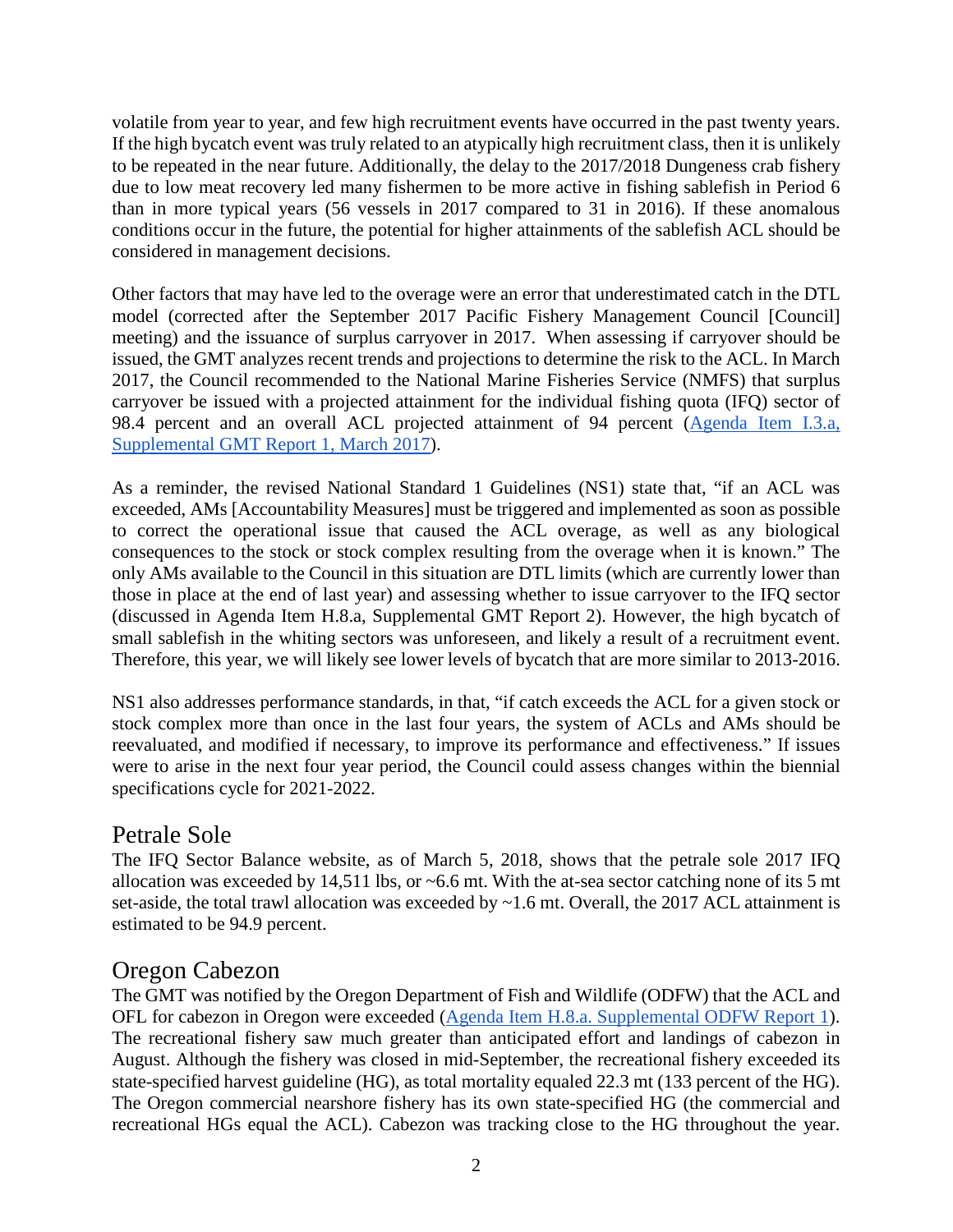December brought about relatively serene weather and record December landings of cabezon. Similar to sablefish, this higher than usual level of effort likely relates to increased participation due to the delayed Dungeness crab fishery. Total commercial landings were 29.8 mt, which is 99 percent of the HG. Total impacts for combined recreational and commercial fisheries was 52.1 mt, which is 5.1 mt, or 11 percent, over the ACL and 3.1 mt, or 6 percent, over the OFL.

The ODFW report indicates that there is little conservation concern associated with the overage, since the overall mortality throughout the 2009-2017 projection period has been 94.9 mt less than assumed, and the actual removals have been closer to the low catch sensitivity which was projected to result in a 54 percent depletion by the end of 2017. While true, as stated above, "if catch exceeds the ACL for a given stock or stock complex more than once in the last four years, the system of ACLs and AMs should be reevaluated, and modified if necessary, to improve its performance and effectiveness." The ODFW report states that Oregon has already adjusted management measures and inseason monitoring beginning in 2018, to help mitigate against exceeding the ACL/OFL.

## Oregon Black Rockfish

The high recreational effort also impacted black rockfish. The recreational fishery exceeded the state-specified HG by 17.2 mt [\(Agenda Item H.8.a, Supplemental ODFW Report 1\)](https://www.pcouncil.org/wp-content/uploads/2018/03/H8a_Sup_ODFW_Rpt1_inseason_actions_Mar2018BB.pdf). Effort and landings in August were higher than expected. Once ODFW announced the September 18 closure of the recreational groundfish fishery, effort and landings spiked further. The commercial nearshore fishery impacts were 125.8 mt, under the state-specified HG of 126.3 mt by 0.5 mt. The combined impacts from Oregon fisheries totaled 543 mt, which is over the ACL of 526.4 mt, but under the OFL of 577 mt.

As with cabezon, management measures to reduce black rockfish impacts in the recreational fishery have been implemented by the state of Oregon and can be further adjusted if necessary based on inseason monitoring.

## Yelloweye - California Recreational Fishery

In response to higher than anticipated catch of yelloweye, the Council took action in September 2017 to constrain fishing depths north of Point Conception to the depths used in 2016. The inseason regulation change became effective in state waters on October 16, 2017. After this action, the reported yelloweye rockfish encounters declined and the preliminary estimated catch for the statewide recreational fishery for 2017 is 4.45 mt. The overall risk to the ACL was minimal and, when combined with catch by all sectors, resulted in 98.5 percent attainment ACL. The GMT would note that the percent ACL attainment is preliminary and likely high as the final research catch has not been updated for 2017.

# 2017 Overfished Species Scorecard

Attachment 1 shows the final 2017 overfished species scorecard. Updates include final IFQ and at-sea landings and recreational updates for Washington, Oregon, and California. Note that the inseason transfer of quota from the buffer for darkblotched rockfish and Pacific Ocean perch (POP) and from incidental open access sectors for POP to the at-sea fisheries is reflected in allocations.

# 2018 Groundfish Fisheries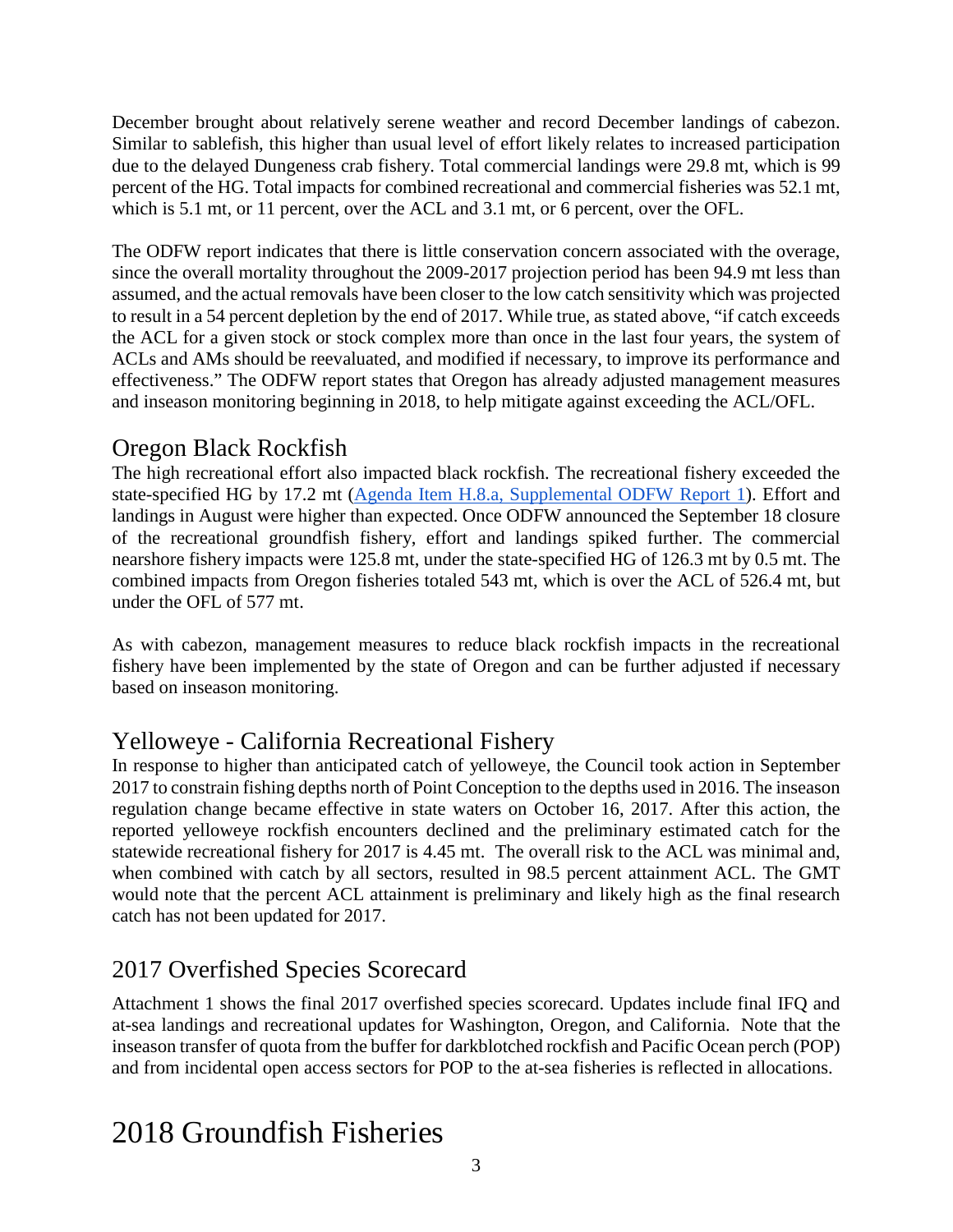# Action Items

### Recreational Fisheries

The GMT reviewed information in agency reports from the Washington Department of Fish and Wildlife (WDFW) and the California Department of Fish and Wildlife (CDFW) (Agenda Item H.8.a., [WDFW Report 1](https://www.pcouncil.org/wp-content/uploads/2018/02/H8a_WDFW_Rpt1_Inseason_MAR2018BB.pdf) and [CDFW Report 1,](https://www.pcouncil.org/wp-content/uploads/2018/02/H8a_CDFW_Rpt1_Inseason_MAR2018BB.pdf) March 2018), which included recommended changes to recreational fisheries for 2018 based on a review of the fisheries in 2017.

#### *Washington Recreational*

WDFW is proposing to increase the canary rockfish sub-limit from one to two fish and allow retention in all marine areas. The canary rockfish bag limit analysis was updated using final 2017 data, which shows canary rockfish catch totaling 4.8 out of the 50 mt Washington recreational HG for 2017 and 2018. The WDFW report states that projected impacts under a one or two fish sublimit in marine areas are 5.67 and 6.22 mt, respectively. Given that projected impacts are well below the Washington HG, **the GMT recommends increasing the sub-limit to two fish in all marine areas.** 

In addition, WDFW is proposing to include a flatfish limit of three per day that would not be subject to the aggregate daily limit of nine. This proposal would provide some additional fishing opportunity to recreational anglers with no detrimental impact to rockfish populations and would not result in an increase in the daily aggregate limit above 12 fish per day, which was analyzed for 2017 and 2018. **The GMT recommends adding a flatfish limit of three per day that would not be subject to the daily aggregate bag limit**.

#### *California Recreational*

CDFW is proposing an increase to the statewide recreational sub-bag limit for canary rockfish from one to two fish. The proposal includes projected impacts under a one or two sub-bag limit at 77.4 and 110.4 mt, respectively. Given that the projected impacts are below the California HG, and that canary rockfish is routinely monitored inseason by CDFW, **the GMT recommends increasing the canary rockfish sub-bag limit from one to two.** 

## Lingcod Limits in the Salmon Troll Fishery

The GMT received several requests from members of the Salmon Advisory Subpanel (SAS) for information on the process to increase the lingcod landing limit/ratio in the salmon troll fishery. The current limit is 1 lingcod per 15 Chinook, plus 1 lingcod per trip up to 10 lingcod total. The GMT is uncertain at this time which regulatory pathway is the most appropriate for this request: inseason or biennial harvest specifications and management measures. If the Council chooses, the GMT could work with NMFS and Council staff to determine the appropriate pathway and provide information this information in April.

# Informational Items

On February 2, 2018, NMFS published an inseason notice in the federal register (83 FR 4850), implementing the Council-recommended adjustments from its November 2017 meeting. As a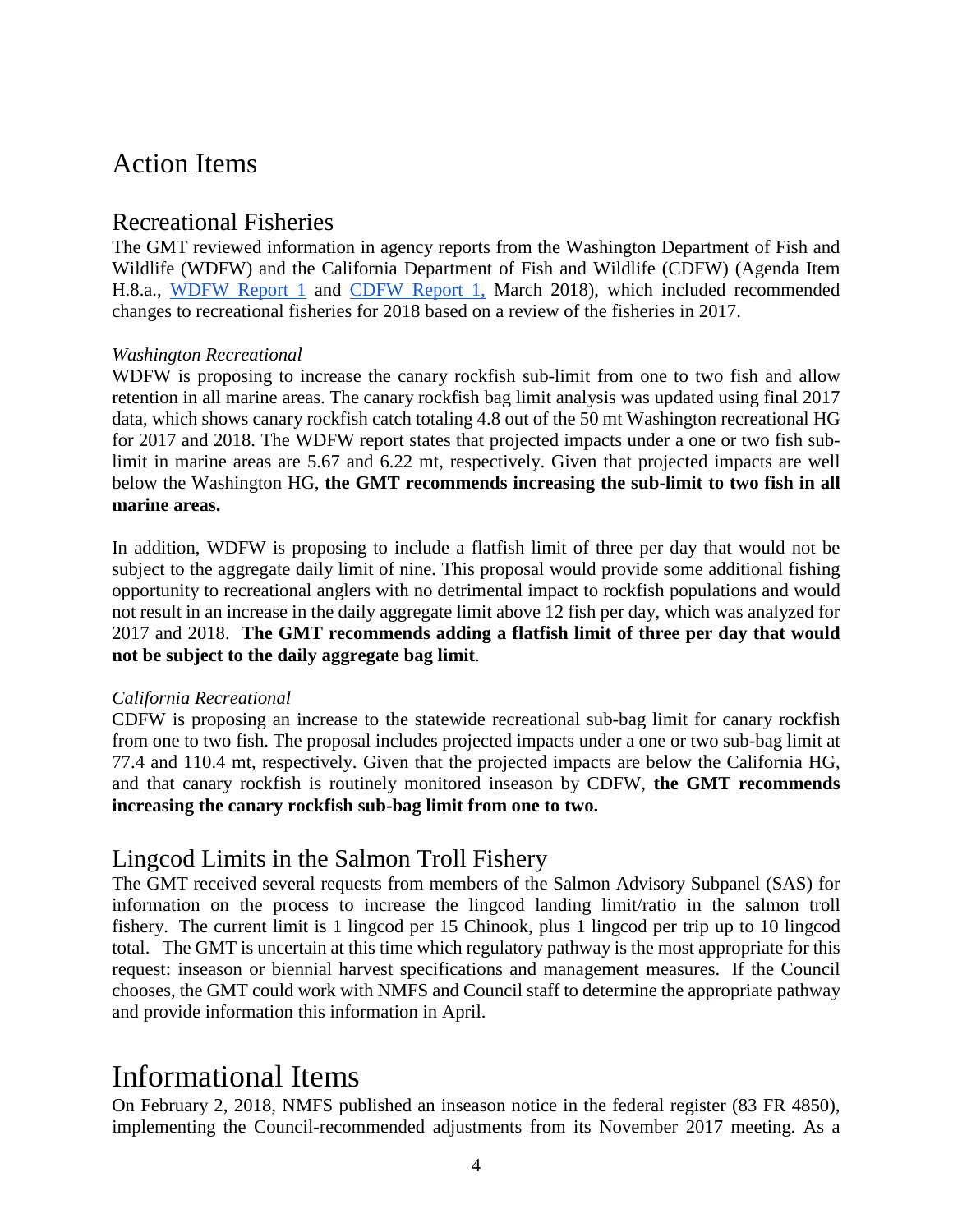reminder, all commercial trip limits from 2017 were in place for the start of Period 1. If the cumulative trip limits increased from 2017 to 2018, the increase was effective as of February 2 (i.e. within the same period); if decreased, then the 2018 trip limits were effective as of March 1 (i.e. the following period, Period 2).

## Sablefish DTL Fishery

Table 2 below shows the trip limits by the DTL sector in place for 2018, reflecting the inseason adjustments beginning in Period 3.

**Table 2: 2018 Sablefish Trip Limits for the DTL sectors (LEN=Limited entry fixed gear north of 36° N. lat.; OAN=Open access north of 36° N. lat.; LES=Limited entry south of 36° N. lat.; OAN=Open access south of 36° N. lat.)**

| <b>Sector</b> | <b>Jan-Feb</b>                                                                       | Mar-<br>Apr                                | May-<br>Jun | Jul-<br>Aug | Sept-<br>Oct | Nov-<br><b>Dec</b> |  |  |
|---------------|--------------------------------------------------------------------------------------|--------------------------------------------|-------------|-------------|--------------|--------------------|--|--|
| <b>LEN</b>    | 1,125 lbs/wk, not to exceed $3,375$<br>$lbs/2$ mo                                    | 1,100 lbs/wk, not to exceed 3,300 lbs/2 mo |             |             |              |                    |  |  |
| <b>OAN</b>    | 300 lbs/day, or 1 landing per week of up to 1,000 lbs, not to exceed 2,000 lbs/ 2 mo |                                            |             |             |              |                    |  |  |
| <b>LES</b>    | $2,000$ lbs/wk                                                                       |                                            |             |             |              |                    |  |  |
| <b>OAS</b>    | 300 lbs/day, or 1 landing per week of up to 1,600 lbs, not to exceed 3,200 lbs/ 2 mo |                                            |             |             |              |                    |  |  |

Based on these trip limits, Table 3 shows the projected attainment by DTL sector. Projected attainments are based on updated price and inflation information for the limited entry sectors in the DTL model, as well as catch data for all four sectors through February 28, 2018.

**Table 3: Projected attainment for the DTL sectors (LEN=Limited entry fixed gear north of 36° N. lat.; OAN=Open access north of 36° N. lat.; LES=Limited entry south of 36° N. lat.; OAN=Open access south of 36° N. lat.)**

|            | Sector   Projected Landings (rd. wt. mt)   Landing Target (mt)   Attainment (%) |     |           |
|------------|---------------------------------------------------------------------------------|-----|-----------|
| LEN        | 200.7-252.8                                                                     | 269 | 74.6-94   |
| <b>OAN</b> | 393.7                                                                           | 444 | 88.7      |
| <b>LES</b> | 275.2-376.3                                                                     | 759 | 37.8-51.7 |
| OAS        | 52.9                                                                            | 325 |           |

## 2018 Overfished Species Scorecard

Attachment 2 shows the overfished scorecard for 2018 with updates to projection models for all sectors reflecting 2018 management measures.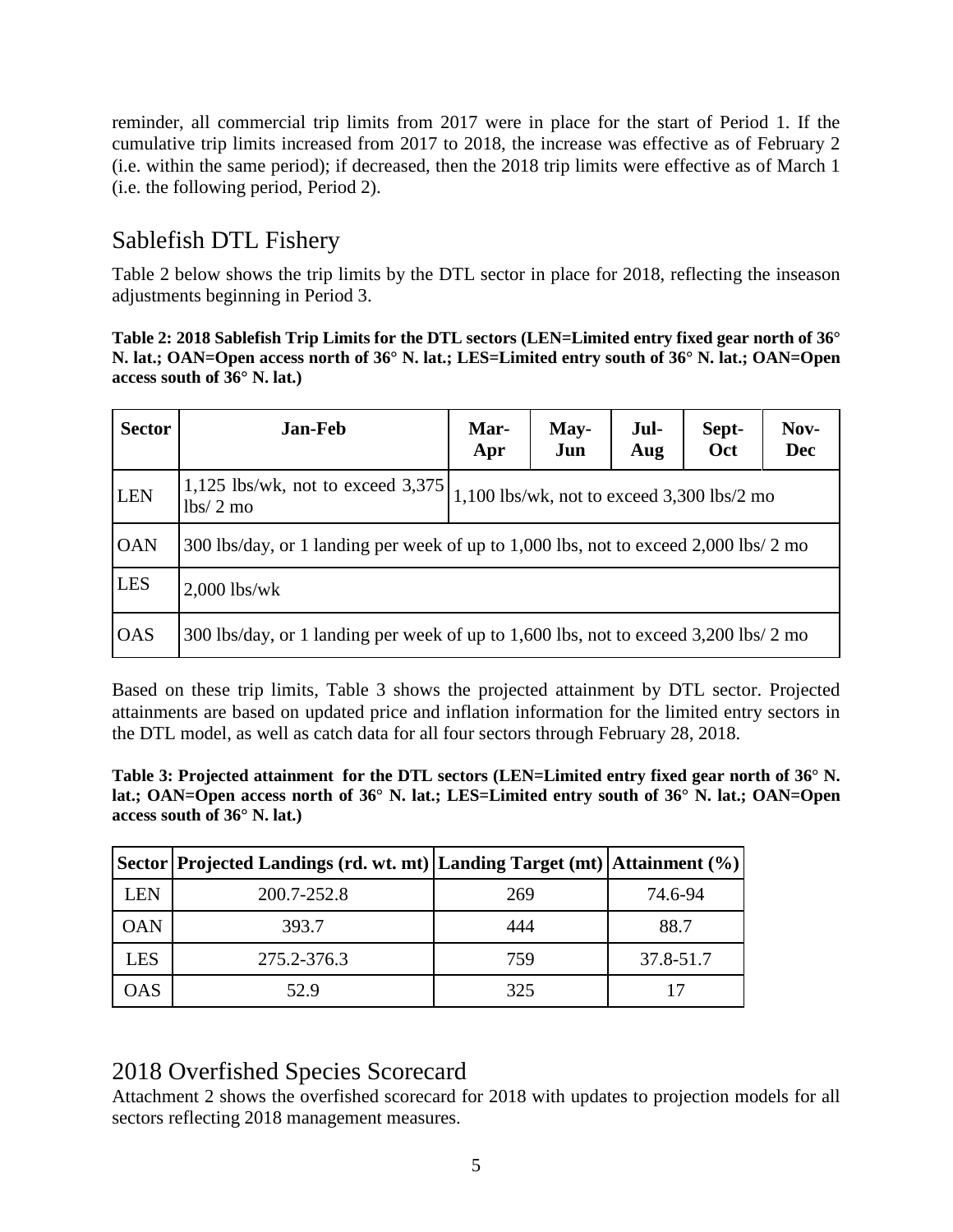# Update on Exempted Fishing Permits

The GMT reviewed the supplemental NMFS report on the exempted fishing permits (EFPs). At this time, we do not have any additional comments on that update. However, the GMT offers the following comments on the recent lightning strike tow in the 2018 Trawl Gear EFP.

The GMT received a presentation from Ms. Karen Palmigiano, NMFS staff, which provided information on the tow, compared this tow to historical bycatch in the bottom trawl fishery, and assessed how the impacts of this tow fit within both the environmental assessment for the Trawl Gear EFP and the recent Biological Opinion for salmon. The GMT provides the following thoughts on the three decisions points from that presentation.

1. Should NMFS close the EFP south of 42° N. lat. to all vessels due to the recent tow that included 173 Chinook salmon?

Based on the circumstances of the tow, the GMT recommends that the Council and NMFS do not close the EFP south of 42° N. lat. The haul that caught 173 salmon was a rare catch event (the second highest in over 50,000 IFQ bottom trawl hauls since 2011) and was using a gear in an area that is open outside of the EFP. The data from this trip would not help to inform the EFP in evaluating the opening of areas to year-round midwater fishing and removal of trawl gear regulations.

Additionally, the GMT understands that, per the monitoring protocols, a portion of the salmon were sampled when landed at the dock. Catch monitor protocols in place allow sub-sampling of salmon when there are more than 40 landed at one time. Due to the lack of stock composition data available in northern California, the GMT supports exploring alternative methods of collecting additional stock composition data.

2. Should NMFS extend the southern boundary of the selective flatfish trawl exemption area of the EFP that is shoreward of the Rockfish Conservation Area from  $42^{\circ}$  N. lat. to  $40^{\circ}$  10' N. lat.?

The GMT could not come to a conclusion on whether to extend the EFP from  $42^{\circ}$  N. lat. to  $40^{\circ}$ 10' N. lat., shoreward. While the GMT wants to provide additional fishing opportunity for groundfish vessels in this area, we understand that current salmon forecasts are poor. The Council will need to weigh the benefits and risks of extending the EFP boundary.

3. Should NMFS reopen enrollment for the 2018 trawl gear EFP for additional vessels to join?

The GMT believes that reopening enrollment for the EFP north of 42<sup>°</sup> N. lat. would provide the opportunity to gather more data on the year-round midwater fishery and trawl gear regulations. The GMT recommends that reopening enrollment be limited to north of 42° N. lat., since the Environmental Assessment limits participation in the EFP in the area south of 42° N. lat. to ten vessels and nine vessels have already signed up.

### **Recommendations:**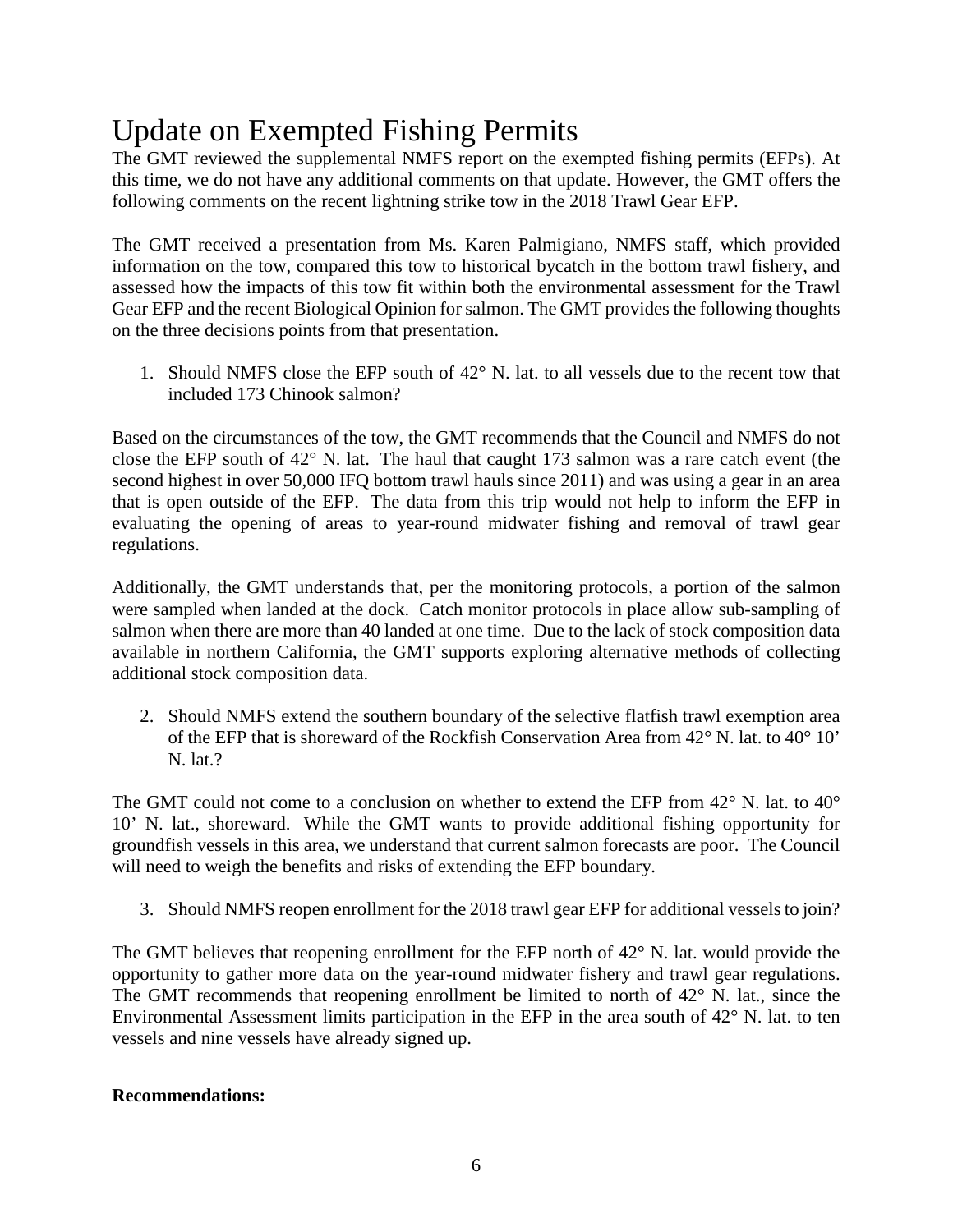- **For the Washington recreational fishery, the GMT recommends increasing the sublimit to two canary rockfish and allow retention in all marine areas.**
- **For the Washington recreational fishery, the GMT recommends adding a flatfish limit of three per day that would not be subject to the daily aggregate bag limit of nine.**
- **For the California recreational fishery, the GMT recommends increasing the canary rockfish sub-bag limit from one to two.**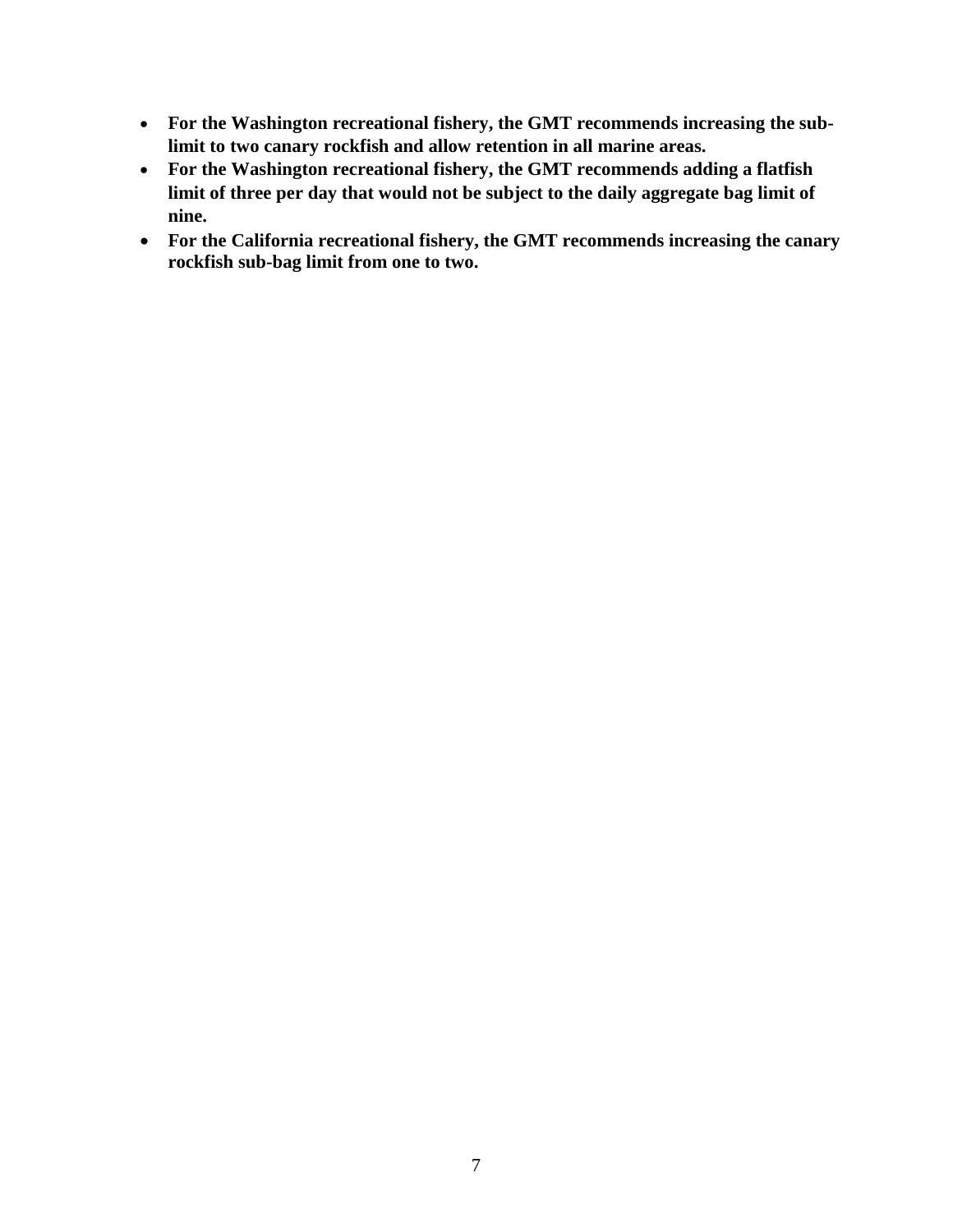|                             |               | Bocaccio b/              |                             | Cowcod b/<br><b>Dkbl</b> |               |                          |               | POP                      | Yelloweye     |                          |  |
|-----------------------------|---------------|--------------------------|-----------------------------|--------------------------|---------------|--------------------------|---------------|--------------------------|---------------|--------------------------|--|
| Date: 3/12/2018             | Allocation a/ | <b>Projected Impacts</b> | Allocation a/               | Projected<br>Impacts     | Allocation a/ | Projected<br>Impacts     | Allocation a/ | Projected<br>Impacts     | Allocation a/ | <b>Projected Impacts</b> |  |
| Off the Top Deductions      | 15.4          | 15.4                     | 2.0                         | 2.0                      | 27.3          | 27.6                     | 17.4          | 14.7                     | 5.4           | 5.8                      |  |
| <b>Additional Buffer</b>    |               |                          |                             |                          | 0.0           |                          | 0.0           |                          |               |                          |  |
| EFPc/                       | 10.0          | 10.0                     | 0.015                       | 0.015                    | 0.1           | 0.1                      | 0.0           | 0.0                      | 0.030         | 0.020                    |  |
| Research d/                 | 4.6           | 4.6                      | 2.0                         | 2.0                      | 2.5           | 2.5                      | 5.2           | 5.2                      | 3.3           | 3.1                      |  |
| Incidental OA e/            | 0.8           | 0.8                      | 0.03                        | 0.03                     | 24.5          | 24.5                     | 3.0           | 0.3                      | 0.4           | 0.4                      |  |
| Tribal f/                   |               |                          |                             |                          | 0.2           | 0.5                      | 9.2           | 9.2                      | 2.3           | 2.3                      |  |
| <b>Bottom Trawl</b>         |               |                          |                             |                          | 0.2           | 0.2                      | 2.0           | 2.0                      |               | 0.0                      |  |
| Troll                       |               |                          |                             |                          | 0.0           |                          |               |                          |               | 0.0                      |  |
| Fixed gear                  |               |                          |                             |                          | 0.0           |                          |               |                          | 2.3           | 2.3                      |  |
| mid-water                   |               |                          |                             |                          | 0.0           |                          |               |                          |               | 0.0                      |  |
| whiting                     |               |                          |                             |                          |               | 0.3                      | 7.2           | 7.2                      |               |                          |  |
| <b>Trawl Allocations</b>    | 302.4         | 91.7                     | 1.4                         | 0.4                      | 585.6         | 221.4                    | 252.0         | 120.0                    | 1.1           | 0.2                      |  |
| -SB Trawl                   | 302.4         | 91.7                     | 1.4                         | 0.4                      | 507.6         | 181.8                    | 198.3         | 93.8                     | $1.1$         | 0.2                      |  |
| -At-Sea Trawl               |               |                          |                             |                          | 78.0          | 39.6                     | 53.7          | 26.2                     | 0.0           | 0.0                      |  |
| a) At-sea whiting MS        |               |                          |                             |                          | 36.6          | 7.6                      | 25.0          | 5.9                      |               |                          |  |
| b) At-sea whiting CP        |               |                          |                             |                          | 41.4          | 32.0                     | 28.7          | 20.3                     |               |                          |  |
| <b>Non-Trawl Allocation</b> | 472.2         | 142.8                    | 2.6                         | 0.8                      | 28.2          | 7.5                      | 11.6          | 0.5                      | 13.1          | 13.7                     |  |
| Non-Nearshore               | 144.3         | 16.6                     |                             | 0.0                      |               | 7.3                      |               | 0.5                      | 0.8           | 0.8                      |  |
| LE FG                       |               | 6.2                      |                             |                          |               |                          |               |                          |               |                          |  |
| OA FG                       |               | 10.4                     |                             |                          |               |                          |               |                          |               |                          |  |
| Directed OA: Nearshore      | 1.8           | 0.6                      |                             | 0.0                      |               | 0.2                      |               | 0.0                      | 2.1           | 1.6                      |  |
| Recreational Groundfish     |               |                          |                             |                          |               |                          |               |                          |               |                          |  |
| <b>WA</b>                   |               |                          |                             |                          |               | $\overline{\phantom{a}}$ |               | $\sim$                   | 3.3           | 3.2                      |  |
| <b>OR</b>                   |               |                          |                             |                          |               | $\overline{\phantom{a}}$ |               | $\overline{\phantom{a}}$ | 3.0           | $\overline{3.7}$         |  |
| CA                          | 326.1         | 125.6                    |                             | 0.8                      |               | $\overline{\phantom{a}}$ |               | ۰.                       | 3.9           | 4.5                      |  |
| <b>TOTAL</b>                | 790.0         | 249.9                    | 6.0                         | 3.2                      | 641.1         | 256.5                    | 281.0         | 135.2                    | 19.6          | 19.7                     |  |
| 2018 Harvest Specification  | 790           | 790                      | 10.0                        | 10.0                     | 641           | 641                      | 281           | 281                      | 20            | 20                       |  |
| <b>Difference</b>           | 0.0           | 540.1                    | 4.0                         | 6.8                      | $-0.1$        | 384.5                    | 0.0           | 145.8                    | 0.4           | 0.3                      |  |
| <b>Percent of ACL</b>       | 100.0%        | 31.6%                    | 60.2%                       | 32.1%                    | 100.0%        | 40.0%                    | 100.0%        | 48.1%                    | 100.0%        | 98.5%                    |  |
|                             |               |                          | $=$ not applicable          |                          |               |                          |               |                          |               |                          |  |
| Key                         |               | $\overline{\phantom{a}}$ | $=$ trace. less than 0.1 mt |                          |               |                          |               |                          |               |                          |  |
|                             |               |                          | = Fixed Values              |                          |               |                          |               |                          |               |                          |  |
|                             |               |                          | $=$ off the top deductions  |                          |               |                          |               |                          |               |                          |  |

#### Attachment 1. Allocations<sup>a</sup> and final mortality impacts (mt) of overfished groundfish species for 2017.

e off the top deductions are represented in the black shaded cells and are specified in regulation in Tables 2b and 2e. The other values in the allocation columns are 1) off the top deductions, 2) set asides from the trawl

b/ South of 40°10' N. lat.

c/ EFPs are amounts set aside to accommodate anticipated applications. Values in this table represent the estimates from the 17-18 biennial cycle, which are currently specified in regulation.

d/ Includes NMFS trawl shelf-slope surveys, the IPHC halibut survey, and expected impacts from SRPs and LOAs.

e/ The GMT's best estimate of impacts as analyzed in the 2017-2018 Environmental Impact Statement (Appendix B), which are currently specified in regulation.<br>f/ Tribal values in the allocation column represent the the value